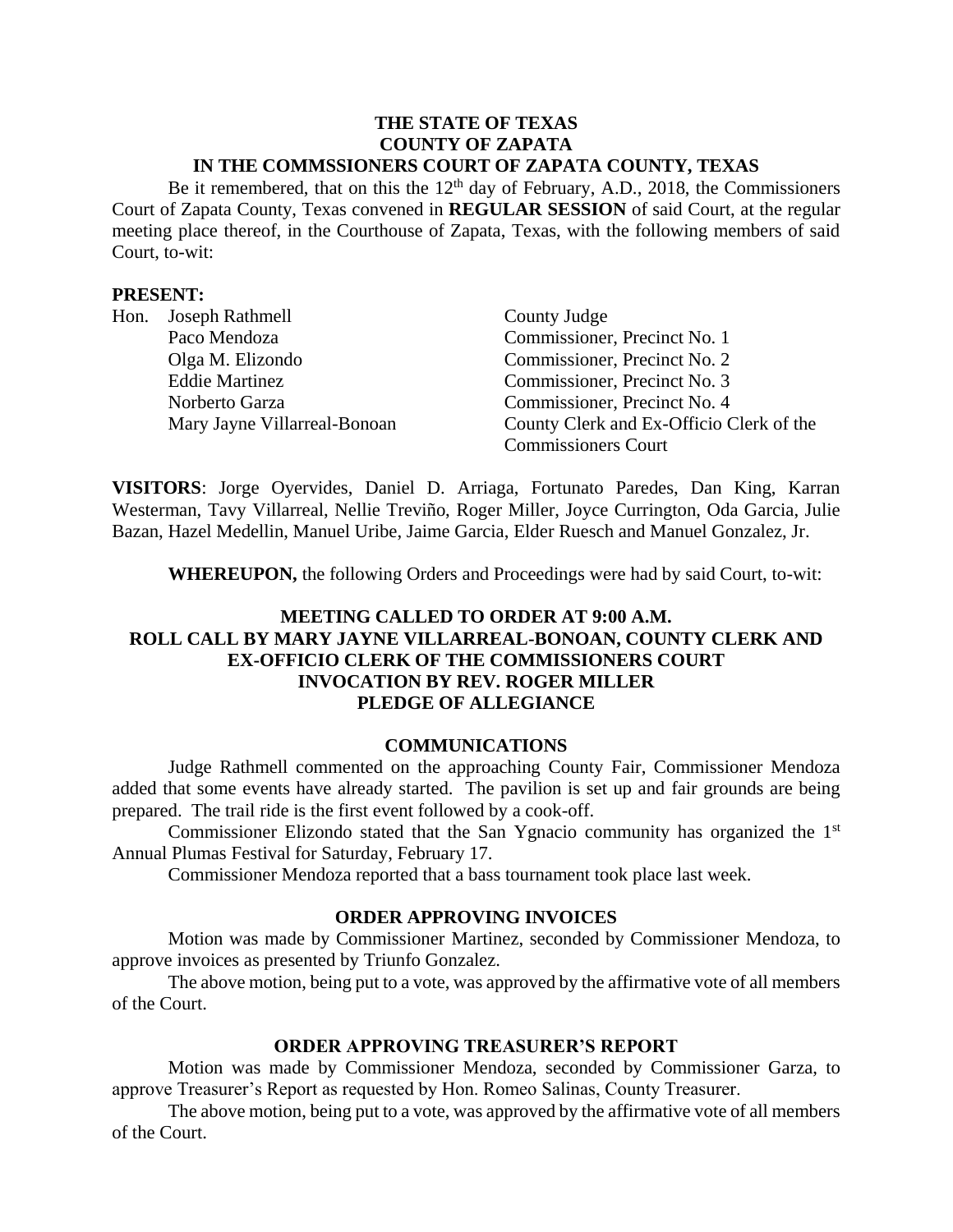### **ORDER APPROVING CHECKS ISSUED**

Motion was made by Commissioner Garza, seconded by Commissioner Martinez, to approve checks issued as requested by Hon. Romeo Salinas, County Treasurer.

The above motion, being put to a vote, was approved by the affirmative vote of all members of the Court.

### **TAX / ASSESSOR COLLECTOR'S REPORT**

Luis L. Gonzalez, Tax Assessor/Collector, reported tax collections in the amount of \$706,454.29.

#### **PRESENTATION FOR A COMMUNITY GARDEN**

Mr. Jaime Garcia made a presentation for a Community Garden. Discussion included suggestion of Mr. Garcia visiting with the Boys and Girls Club staff for the possibility of growing a garden in the rear area of the site.

## **PRESENTATION FOR PROPOSED TEXAS HISTORICAL COMMISSION MARKER FOR FALCON RESERVOIR**

Mr. Guadalupe Villarreal of the Historical Commission made a presentation in regards to a proposed Texas Historical Commission Marker for Falcon Reservoir, which would commemorate the events that led to the construction of the reservoir. The designated place is to be determined.

#### **PRESENTATION BY BORDAS RENEWABLE ENERGY, LLC**

Mr. Dan King of Bordas Renewable Energy, LLC made a presentation on tax abatement for the three (3) wind energy development projects in Zapata County, Texas: (1) Las Lomas Wind Energy Project, (2) Zapata County Wind Energy Project, and 93) Vaquero Wind Energy Project and as requested by Juan Cruz & Fortunato G. Paredes, J. Cruz & Associates, LLC and Dan King. (Presentation is attached for the record)

### **ORDER APPROVING PAYMENT TO SANTOS CASTILLO FOR REMODEL OF THE CHILD ADVOCACY CENTER OFFICE**

Motion was made by Commissioner Mendoza, seconded by Commissioner Garza, to approve payment to Santos Castillo, contractor, for the amount of \$1,600 for remodeling the Child Advocacy Center Office as requested by Hon. Joe Rathmell, County Judge.

The above motion, being put to a vote, was approved by the affirmative vote of all members of the Court.

## **ORDER APPROVING REQUEST TO USE ZAPATA COUNTY COMMUNITY CENTER FOR POLITICAL FORUM**

Motion was made by Commissioner Mendoza, seconded by Commissioner Martinez, to approve request to use the Zapata County Community Center for the Political Forum on February 13, 2018 at 6:00 p.m. sponsored by the Zapata County News as requested by Karran Westerman, Zapata County News.

The above motion, being put to a vote, was approved by the affirmative vote of all members of the Court.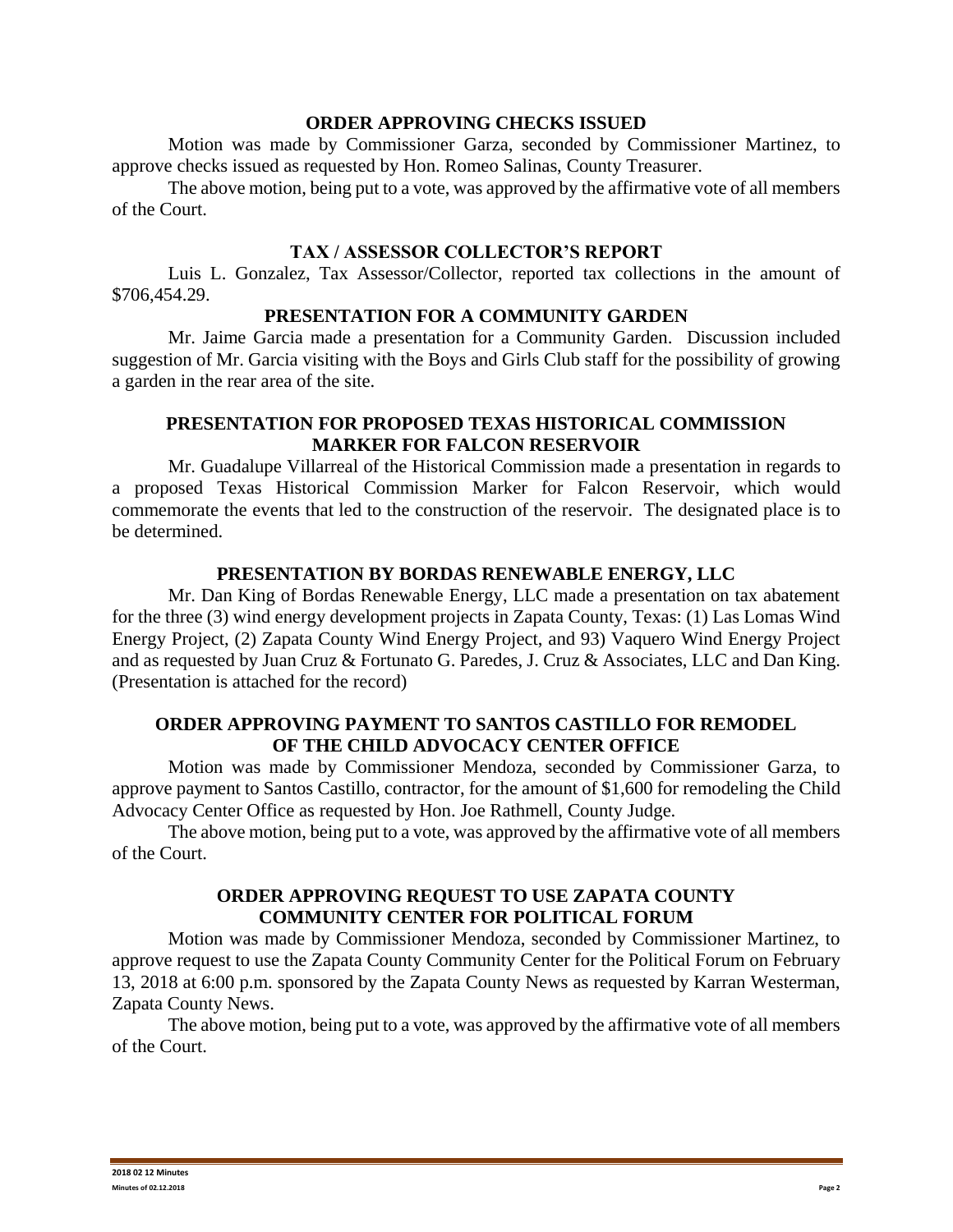## **ORDER APPROVING INVOICES FOR ZAPATA COUNTY WASTEWATER TREATMENT PLANT PROJECT**

Motion was made by Commissioner Garza, seconded by Commissioner Mendoza, to approve invoice in the amount of \$535,323.10 payable to ATP Contractor - ECDJC and invoice in the amount of \$24,954.76 payable to Premier Engineering for the Zapata County Wastewater Treatment Plant project as requested by Manuel Gonzalez, Premier Engineering.

The above motion, being put to a vote, was approved by the affirmative vote of all members of the Court.

## **ORDER APPROVING INVOICES FOR THE VELEÑO LIFT STATION PROJECT AND PROGRESS REPORT**

Motion was made by Commissioner Mendoza, seconded by Commissioner Martinez, to approve invoice in the amount of \$2,500 payable to Premier Engineering and invoice in the amount of \$20,198.00 payable to Guzman-Juarez Backhoe Service for the Veleño Lift Station Project as requested by Manuel Gonzalez, Premier Engineering.

The above motion, being put to a vote, was approved by the affirmative vote of all members of the Court.

## **ORDER TO TABLE ITEMS REQUESTED BY ANISSA DE LA GARZA OF LINEBARGER, GOGGAN, BLAIR AND SAMPSON, LLP**

Motion was made by Commissioner Mendoza, seconded by Commissioner Garza, to table request by Anissa de la Garza of Linebarger, Goggan, Blair, and Sampson, LLP on discussion and action on tax resale bids received on tax resale properties.

The above motion, being put to a vote, was approved by the affirmative vote of all members of the Court.

# **ORDER APPROVING INSTALLATION OF SPEED HUMP**

Motion was made by Commissioner Garza, seconded by Commissioner Martinez, to approve the installation of a speed hump at the following location:

a. 411 Roma Avenue

as requested by Hon. Norberto Garza, Commissioner Pct. 4.

The above motion, being put to a vote, was approved by the affirmative vote of all members of the Court.

### **ORDER APPROVING LINE ITEM TRANSFERS**

Motion was made by Commissioner Garza, seconded by Commissioner Martinez, to approve the following line item transfer to meet departmental needs:

|             | 'DEPARTMENT .               | LINE ITEM        | THUND                     | <b>AMOUNT</b> |
|-------------|-----------------------------|------------------|---------------------------|---------------|
| <b>FROM</b> | Justice of the Peace Pct. 1 | $10 - 455 - 316$ | Dues Pct. 1               | \$20.00       |
| $\bf{TO}$   | Justice of the Peace Pct. 1 | $10 - 455 - 427$ | Workshop & Travel \$20.00 |               |

as requested by Hon. Anna M. Guerra, Justice of the Peace, Pct. 1.

The above motion, being put to a vote, was approved by the affirmative vote of all members of the Court.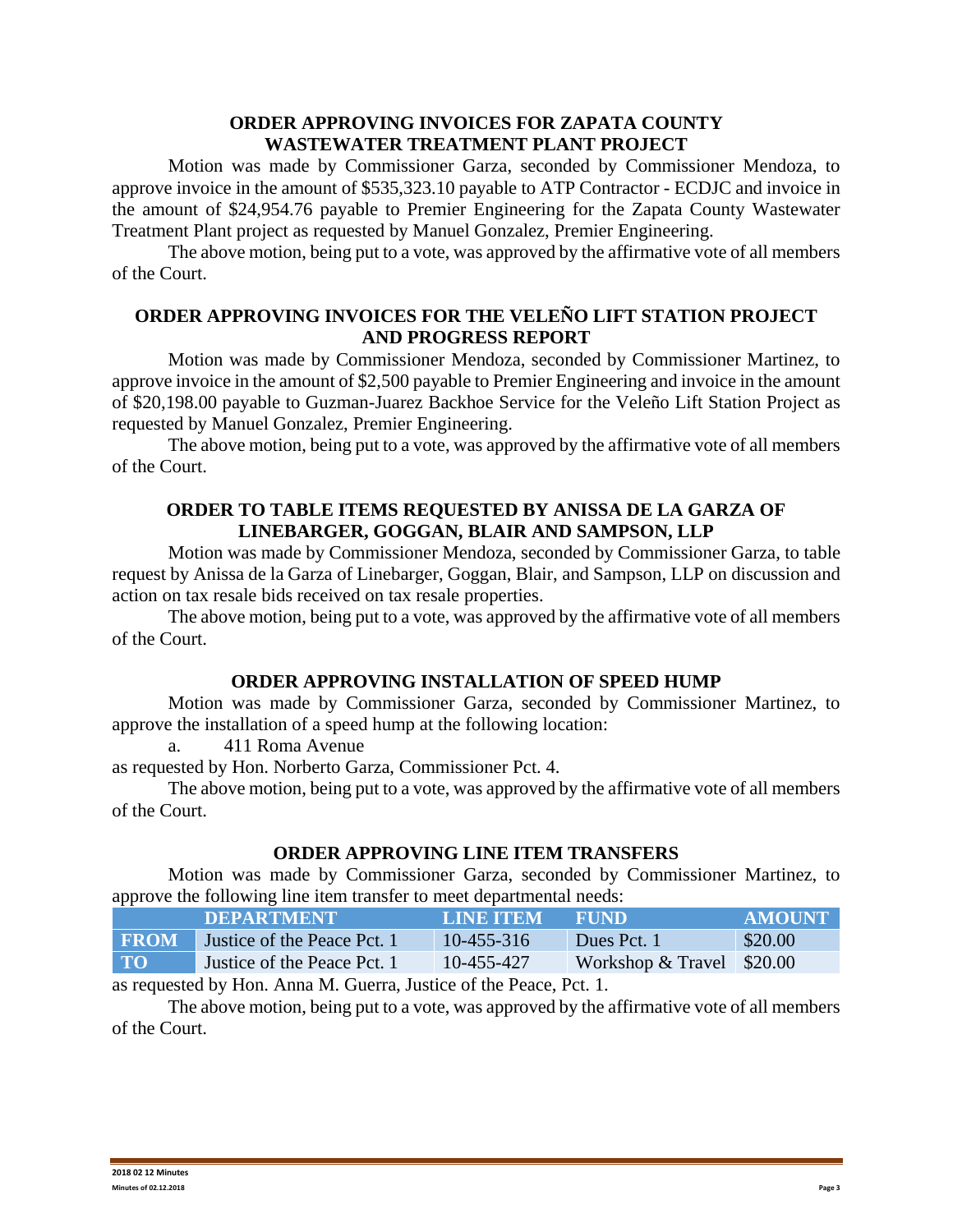Motion was made by Commissioner Garza, seconded by Commissioner Martinez, to approve the following line item transfer to meet departmental needs:

|                                                | <b>DEPARTMENT</b>         | LINE ITEM  | <b>ERUND</b>           | <b>AMOUNT</b> |  |  |  |
|------------------------------------------------|---------------------------|------------|------------------------|---------------|--|--|--|
| <b>FROM</b>                                    | Zapata County Water Works | 80-600-488 | <b>Inspection Fees</b> | \$14,080.50   |  |  |  |
| <b>TO</b>                                      | Zapata County Water Works | 80-600-485 | <b>TCEO</b> Assessment | \$14,080.50   |  |  |  |
| equated by Carlos Travião, Water Dlant Manager |                           |            |                        |               |  |  |  |

as requested by Carlos Treviño, Water Plant Manager.

The above motion, being put to a vote, was approved by the affirmative vote of all members of the Court.

## **ORDER APPROVING PROCLAMATION PROCLAIMING FEBRUARY AS NATIONAL CANCER PREVENTION MONTH**

Motion was made by Commissioner Martinez, seconded by Commissioner Garza, to approve a Proclamation proclaiming February 2018 National Cancer Prevention Month as requested by Oda Garcia.

The above motion, being put to a vote, was approved by the affirmative vote of all members of the Court.

## **MOTION WAS MADE BY COMMISSIONER GARZA, SECONDED BY COMMISSIONER MARTINEZ, TO ENTER INTO EXECUTIVE SESSION**

# **MOTION WAS MADE BY COMMISSIONER MARTINEZ, SECONDED BY COMMISSIONER GARZA, TO RETURN TO REGULAR SESSION**

# **ORDER APPROVING AND ACCEPTING OFFER FROM DAVID GARZA**

Motion was made by Commissioner Mendoza, seconded by Commissioner Martinez, to approve and accept the following action: Zapata County accepts offer from David Garza, where Zapata County agrees to recognize David Garza's employment with Zapata County as Juvenile Referee; in consideration David Garza will reimburse Zapata County for any and all amounts owed to the TCDRS for both county and employee shares.

*Closed Session/Executive Session is requested pursuant to Texas Government Code Title 5 Subchapter 551.074, Personnel Matters.*

The above motion, being put to a vote, was approved by the affirmative vote of all members of the Court.

# **NO ACTION WAS TAKEN ON THE FOLLOWING ITEM**

20./26. Discussion concerning Bordas Renewable Energy, LLC's proposal concerning tax abatement terms for their wind energy projects being developed in Zapata County, Texas, where a possible tax abatement agreement may be discussed and approved at the future Zapata County Commissioners Court Meeting as requested by Juan Cruz and Fortunato G. Paredes, J. Cruz and Associates, LLC.

*Closed Session/Executive Session is requested pursuant to Texas Government Code Title 5 Subchapter D, Section 551.071, Deliberation with Legal Counsel.*